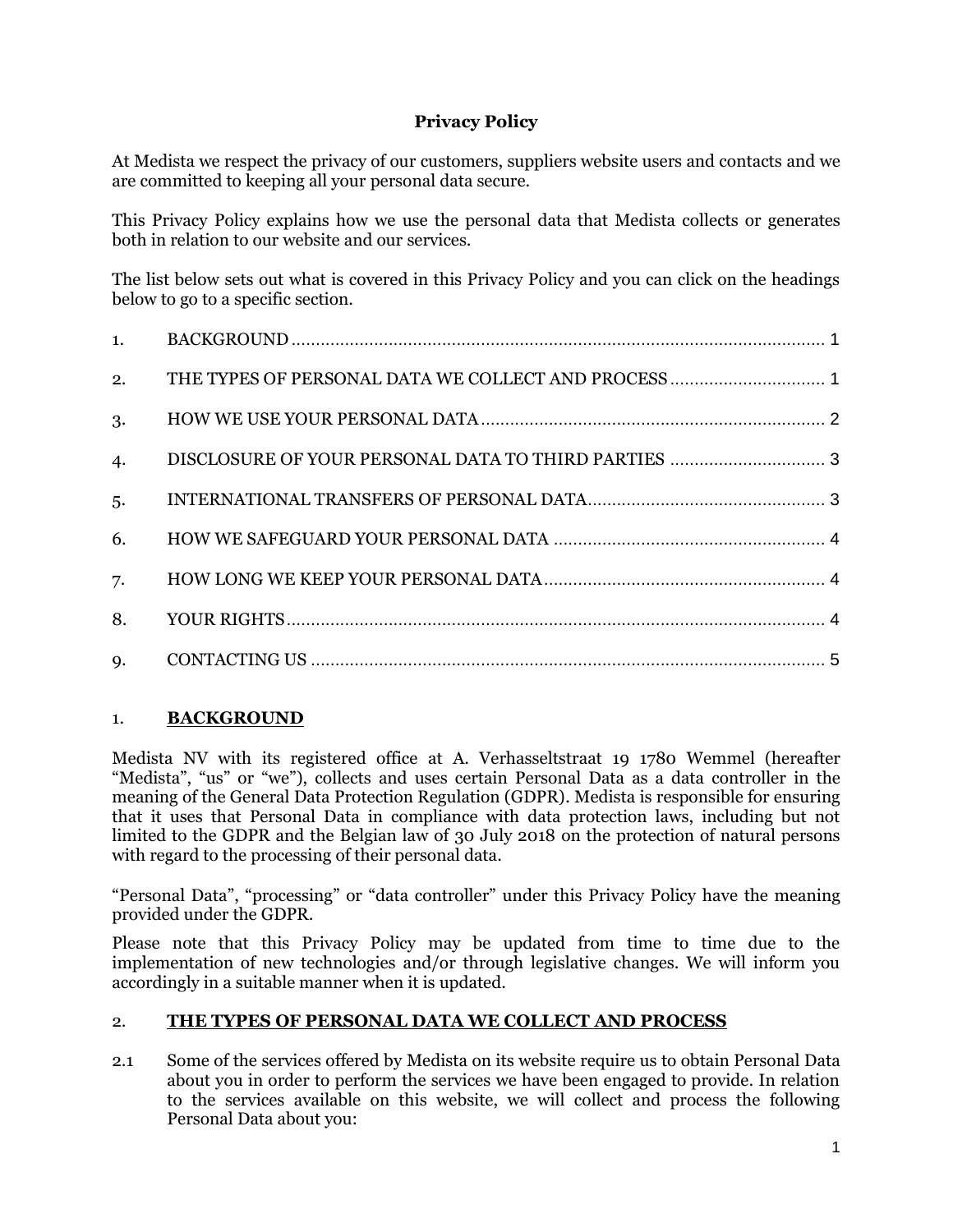- **Personal Data that you provide to Medista**. This includes information about you that you provide to us (for example via the contact form of the website). The nature of the services you are requesting or the questions you ask will determine the kind of Personal Data we might ask for, e.g.:
	- Contact information, such as first name, family name, company name, (professional) email address, country;
	- Any information that you choose to share with us (whether through our websites or otherwise) which may be considered Personal Data, including but not limited to questions, comments, complaints, orders, etc.
	- Information on your professional background when you submit an application in the career section of the website.
- **Personal Data that we collect or generate about you.** This includes:
	- When you visit the Medista website, cookies are used to collect technical information about the services that you use, and how you use them. For more information on the cookies used by Medista please consult the [Cookie Policy;](https://www.medista.be/cookie-policy-eu/)
	- If you or your company are customers of Medista, any Personal Data concerning the services or products which you or your company have requested and our interactions with you or your company.

## <span id="page-1-0"></span>3. **HOW WE USE YOUR PERSONAL DATA**

- 3.1 Your Personal Data may be stored and processed by us for the following purposes:
	- to reply to your information request through our website contact form;
	- for the management and administration of our activities;
	- to understand your needs and interests;
	- for ongoing review and improvement of the information provided on or operation and security of Medista websites;
	- to assess and manage your customer relationship with us, where applicable;
	- to provide our customers and prospects with Medista services and products;
	- to respond to a request to receive a Medista box:
	- to handle your job application;
	- in order to comply with and in order to assess compliance with applicable laws, rules and regulations, and internal policies and procedures; and / or
	- for the administration and maintenance of databases storing Personal Data.
- 3.2 When we use Personal Data we make sure that the usage complies with applicable law, relies on a valid ground and the law allows us and/or requires us to use Personal Data for a variety of reasons. These include where:
	- we need to do so in order to perform our contractual obligations with our customers, suppliers and candidates for a job at Medista;
	- we have obtained your consent;
	- we have legal and regulatory obligations that we have to discharge;
	- we may need to do so in order to establish, exercise or defend our legal rights or for the purpose of legal proceedings;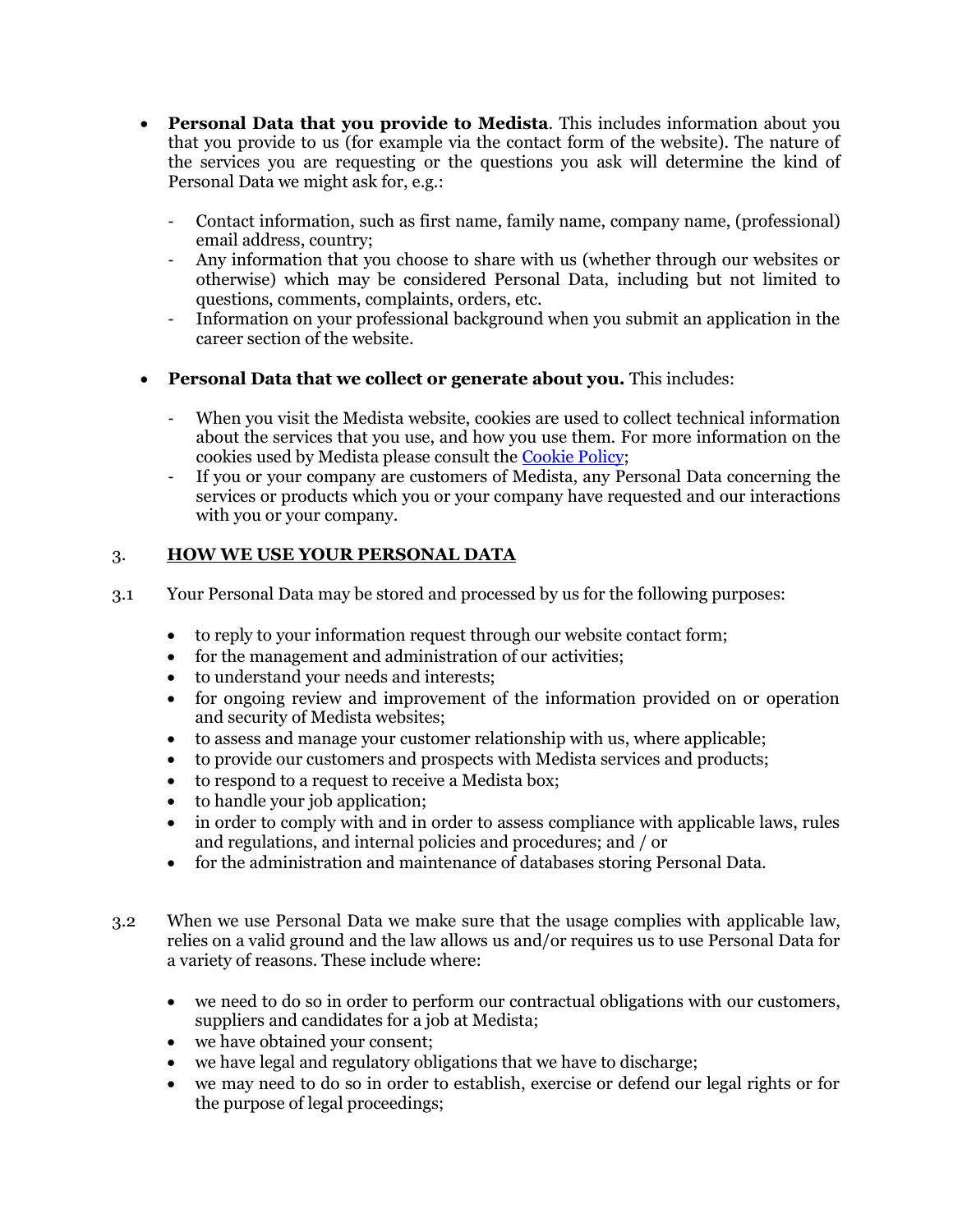- the use of your Personal Data as described is necessary for our legitimate business interests, such as:
	- o allowing us to effectively and efficiently manage and administer the operation of our activities;
	- o manage the proper functioning of our website;
	- o maintaining compliance with internal policies and procedures; and
	- o promoting our services and products.

### <span id="page-2-0"></span>4. **DISCLOSURE OF YOUR PERSONAL DATA TO THIRD PARTIES**

- 4.1 We may share your Personal Data within Medista. We will take steps to ensure that the Personal Data is accessed only by employees of Medista that have a need to do so to carry out their tasks for the purposes described in this Privacy Policy.
- 4.2 We may also share your Personal Data outside of Medista with the following persons:
	- with our business partners. For example, this could include intermediaries that introduced you to us or through whom you requested Medista services or products. Personal Data will only be transferred to a business partner who is contractually obliged to comply with appropriate data protection obligations and the relevant privacy and confidentiality legislation;
	- with third party agents and contractors for the purposes of providing services to us (for example, Medista's accountants, professional advisors, IT and communications providers and legal advisors). These third parties will be subject to appropriate data protection obligations and they will only use your Personal Data as described in this Privacy Policy;
	- to the extent required by law, for example if we are under a duty to disclose your Personal Data in order to comply with any legal obligation (including, without limitation, in order to comply with tax reporting requirements and disclosures to regulators), or to establish, exercise or defend our legal rights.

#### <span id="page-2-1"></span>5. **INTERNATIONAL TRANSFERS OF PERSONAL DATA**

- 5.1 Some Personal Data may be stored on servers outside of the EEA on an occasional basis.
- 5.2 Where we transfer your Personal Data to another country outside the EEA, we will ensure that it is protected and transferred in a manner consistent with legal requirements. In relation to data being transferred outside of EEA, this may be done in one of the following ways:
	- the country that we send the data to might be approved by the European Commission as offering an adequate level of protection for Personal Data;
	- the recipient might have signed up to a contract based on "model contractual clauses" approved by the European Commission, obliging them to protect your Personal Data; or
	- in other circumstances the law may permit us to otherwise transfer your Personal Data outside Europe.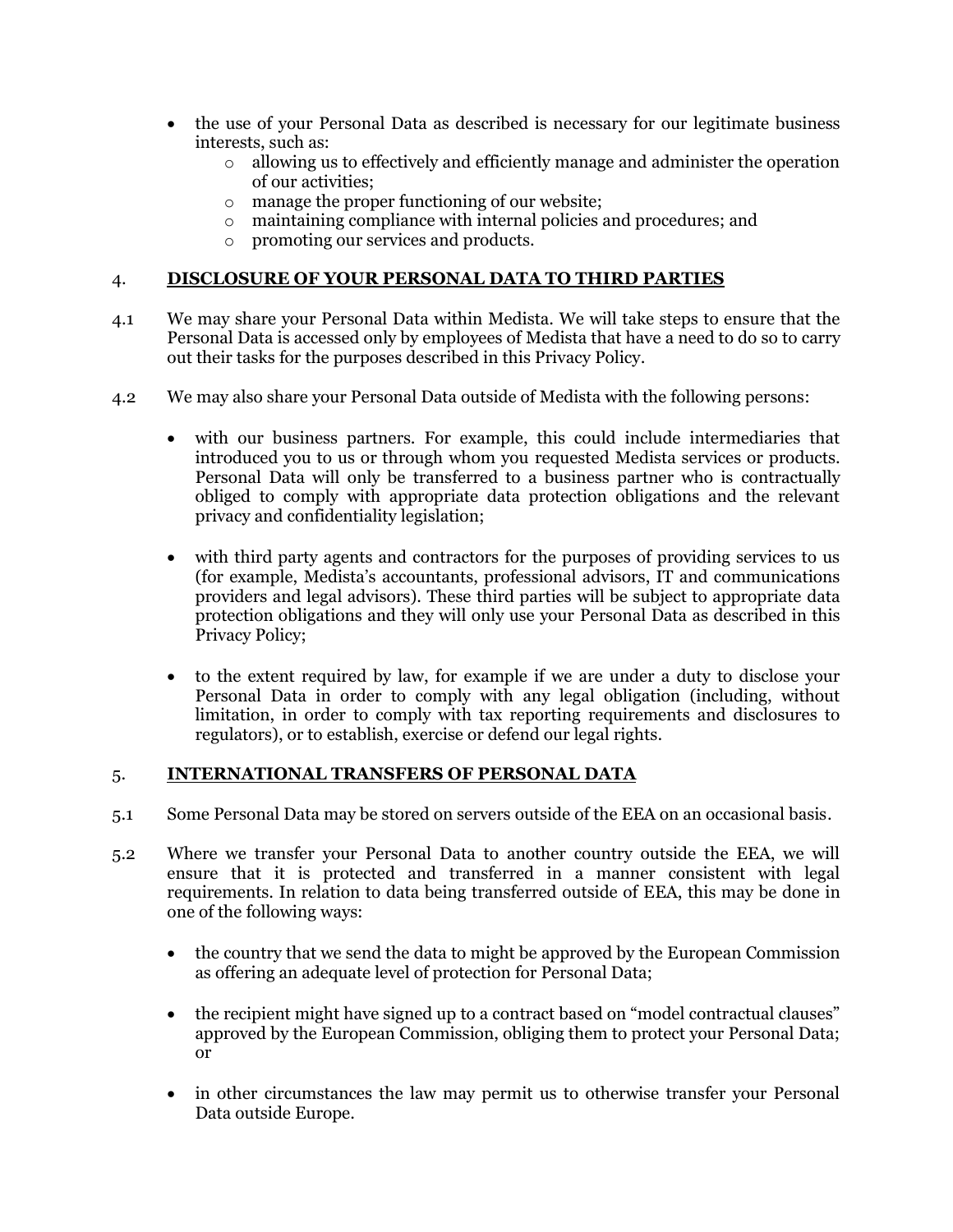5.3 You can obtain more details of the protection given to your Personal Data when it is transferred outside the EEA (including a copy of the standard data protection clauses which we have entered into with recipients of your Personal Data) by contacting us as described in section 9 below.

## <span id="page-3-0"></span>6. **HOW WE SAFEGUARD YOUR PERSONAL DATA**

- 6.1 We have extensive controls in place to maintain the security of our information and information systems. The information that we handle is protected with safeguards appropriate to the sensitivity of the relevant information. Appropriate controls (such as restricted access) are placed on our computer systems. Physical access to areas where Personal Data is gathered, processed or stored is limited to authorised employees.
- 6.2 As a condition of employment, Medista employees and staff are required to follow all applicable laws and regulations, including in relation to data protection law. Access to Personal Data is limited to those employees and staff who need it to perform their roles.

## <span id="page-3-1"></span>7. **HOW LONG WE KEEP YOUR PERSONAL DATA**

- 7.1 How long we will hold your Personal Data for will vary and will be determined by the following criteria:
	- the purpose for which we are using it  $-$  Medista will need to keep the data for as long as is necessary for that purpose; and
	- legal obligations laws or regulation may set a minimum period for which we have to keep your Personal Data.
- 6.2 We will no longer process your Personal Data if you withdraw your consent and there is no other valid ground to process your Personal Data.

We will delete your Personal Data if we do not have any contact with you during five years.

We will delete the Personal Data of the HCP's requesting a Medista box after ten years.

We will delete the Personal data of our customers ten years after the end of our contractual relationship.

We will deleted the Personal Data of unsuccessful candidates to a job at Medista after one year.

### <span id="page-3-2"></span>8. **YOUR RIGHTS**

- 8.1 You have a number of rights in relation to the Personal Data that we hold about you. These rights include:
	- the right to obtain information regarding the processing of your Personal Data and access to the Personal Data which we hold about you;
	- where you have actively provided your consent for us to process your Personal Data, the right to withdraw your consent at any time;